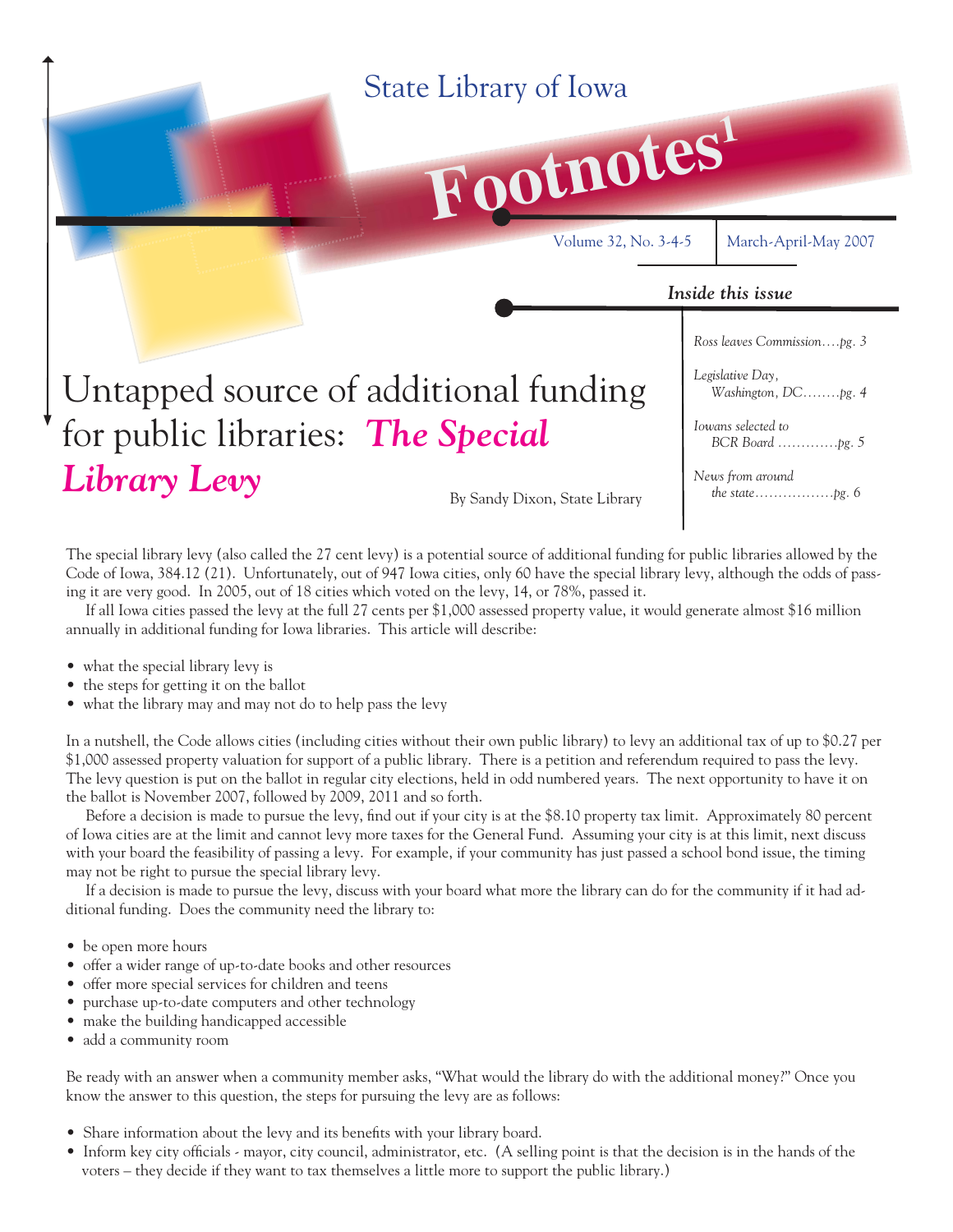

• Consult the city attorney about your plans.

• Ask the county auditor about deadlines for getting it on the ballot.

• Discuss the referendum wording with the board - would the community support a levy with no ending date or would it be more likely to pass it if it were in effect for five years, 10 years, etc. (The referendum wording will also appear on the petition.)

• Work on the petition, making sure the wording is identical to the language that will be on the ballot. [Note: Please

see the end of this article for information about a recent Attorney General's opinion about the special library levy.] • Discuss who will start and collect the petition (be aware of ethics issues). The petition is valid if signed by 10% of

eligible voters in the last regular city election, but not less than 10 persons (cannot be signed by rural residents).

- Present the signed petition to the city council.
- City council and city administrator forward the petition to the county auditor for inclusion on the ballot.
- After the election, please notify the State Library about the outcome.

An idea highly recommended by New Hampton Public Library Director, Pat Ipsen, is to form a citizen committee made up of people who use the library regularly. An important advantage of having a citizen committee is that they are a group of informed citizens who have an investment in seeing that the funds generated from the levy are in addition to any other money the city spends on the library.

In New Hampton, which passed the levy in 2005, the citizen committee met first with the mayor and city clerk, and later the city council, to inform them of their plans. They obtained signatures on the petitions and planned the publicity which included a brochure and posters. Members asked people to write letters to the editor, had a story in the newspaper and sent brochures through the church bulletins and to teachers. They spoke to organizations such as the Rotary, sororities and senior citizens. They did a neighborhood brochure drop right before the election and sent postcards to people who had signed the petition to remind them to vote.

Said Ipsen, "I want to again encourage people to look into the special library levy. It is making such a difference for us."

In pursuing the levy, it is important to be aware of Iowa Code 68A.505, which prohibits the use of public funds for any political purpose, including the express advocacy of a ballot issue. "Public moneys" includes direct or indirect expenditure of funds by a governmental body, the use of any property, resource, or equipment owned by the governmental body, and use of staff time during regular working hours. In addition, once a group of people have raised more than \$750 or spent more than \$750 in a calendar year for the purpose of supporting (or opposing) the levy, the group must file the Statement of Organization as a committee.

The following actions can be done without violating Iowa Code 68A.505:

- library board may pass a resolution or proclamation in support of the levy
- library staff may be active in and even lead the campaign if it is on their own time
- board members may speak to community groups
- library staff may speak to community groups outside of work time
- ask the library Friends group for help

More information about the special library levy, including what the levy would generate per city, and a sample petition and ethics brochure from the Iowa Ethics and Campaign Disclosure Board are available on the State Library's Web site. See http://www.statelibraryofiowa.org/ld/funding-info/sp-levy. If you have questions, contact [Sandy Dixon,](mailto:sandy.dixon@lib.state.ia.us) program director for Library Development at the State Library.

[Note: A recent Attorney General's opinion about the special library levy cautioned that a petition including language that attempts to limit use of revenue from the levy would likely be rejected by an Iowa court. It was reasoned that the, "expenditure of tax revenue generated to support the library is determined and controlled by the governing body of the library - the board of trustees. If the voters approve a supplemental library tax levy to be used to support the public library, then the trustees can appropriate the funds for any lawful use to support the library." This opinion should not be read as calling into question the validity of previous levies that directed use of revenue from the levy.]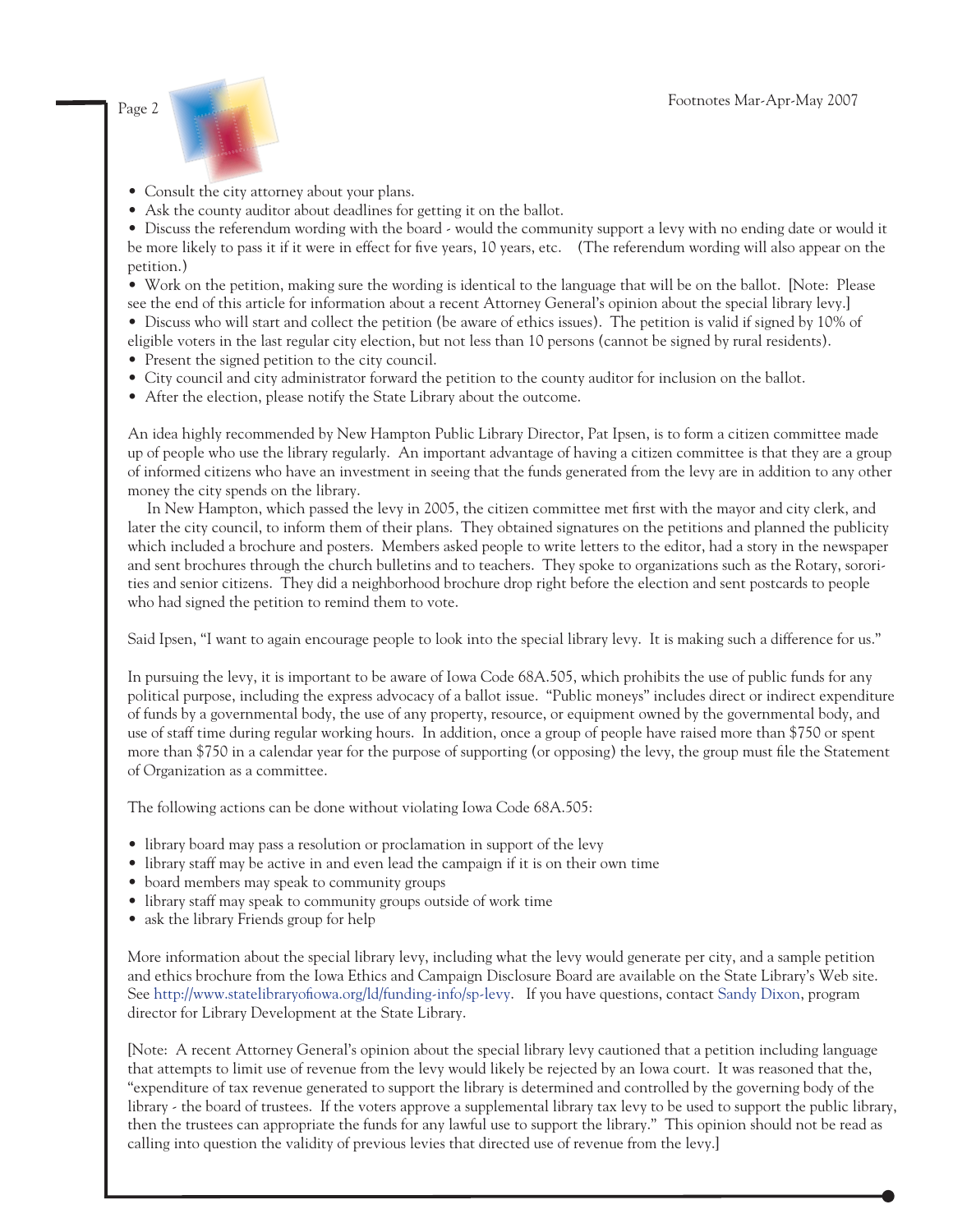

## Ross leaves commission after 13 years of service

A reception for Iowa Commission of Libraries Chair Dale Ross was held after his last commission meeting on April 16. "Working on the Commission has been a meaningful experience in my life," said Ross. "It had the result of putting me in touch with a cross section of people at the state level. It made me aware of the degree of people who are interested in others rather than themselves. Work done by the public and academic libraries is largely unsung, but extraordinarily important. They are the glue that holds people together. The people who serve need to be profusely thanked."

 Ross was appointed to the Iowa Commission of Libraries by Gov. Branstad in 1994 and reappointed by Gov. Vilsack in 1998 and 2002. His other contributions to libraries include his election to the Central Iowa Regional Library Board in 1990 and re-election in 1994 and 1998. He has been a member of the Iowa Library Association (ILA) Foundation since 1992 and has served as the ILA Chapter Councilor of the American Library Association from 2004 to present. He is an Ames Public Library trustee and currently serves as board vice-president. He was president of the American Library Trustee Association in 2003. Ross was named ILA's Outstanding Trustee in 2000 and was ILA's member of the year in 2001.



*Iowa Commission of Libraries: Front - Mary Wegner and Dale Ross. Back from left, David Boyd, Monica Gohlinghorst, Jann Freed, Daniel Boice and Rita Martens. [Not pictured - Frank Sposeto]*



*Former Des Moines Public Library Director Kay Runge and Dale.*



*Left, Gerry Rowland, Sandy Dixon (State Library) and Dale.*



*Left, Lily Lau, East Central Library Services Administrator; Susan Kling, Marion Public Library Director; and Dale.*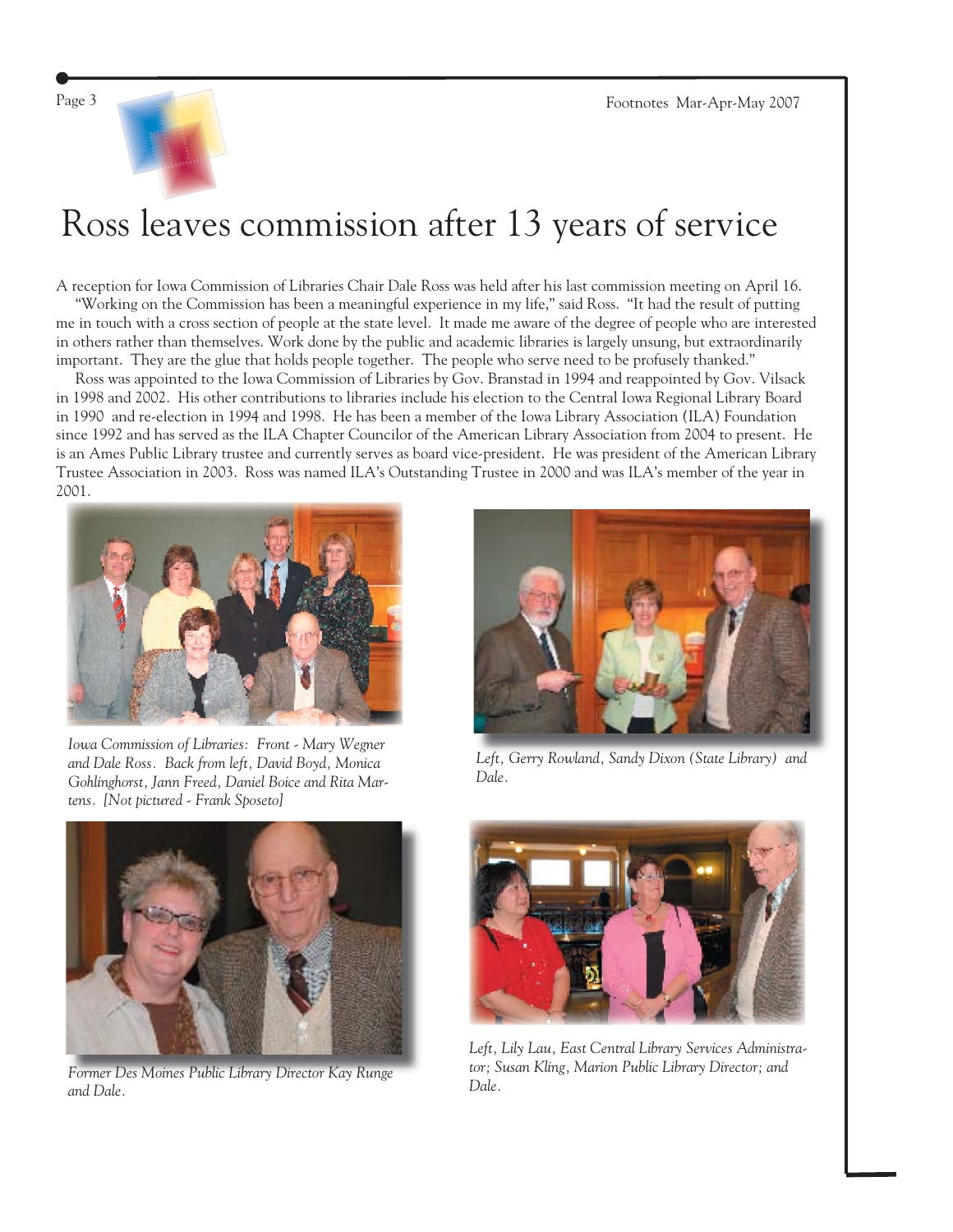

### Iowans join more than 400 library advocates for National Legislative Day in Washington DC.



*From left, Mary Wegner, Ted Wegner, Congressman Tom Latham, Sheryl Bissen and Duncan Stewart*



*From left, Stewart, Bissen, Senator Tom Harkin, Ted and Mary Wegner*



*From left, Mary Wegner, Stewart, Senator Charles Grassley, Bissen and Ted Wegner*

State Librarian Mary Wegner, Iowa Library Association (ILA) President Sheryl Bissen, ILA Governmental Affairs Committee Chair Duncan Stewart, along with Mary's son Ted, visited the offices of Iowa's Congressmen and Senators May 1st and 2nd in Washington, DC.

The delegates reiterated how federal Library Services and Technology Act funding is crucial in helping Iowa libraries provide high quality programs and services for 1.6 million Iowa library users. That includes EBSCOhost, the annual summer reading program, helping libraries obtain high speed Internet access, and providing libraries with the help they need to develop reading and literacy outreach programs, to name a few.



*From left, Stewart, Wegner and Bissen*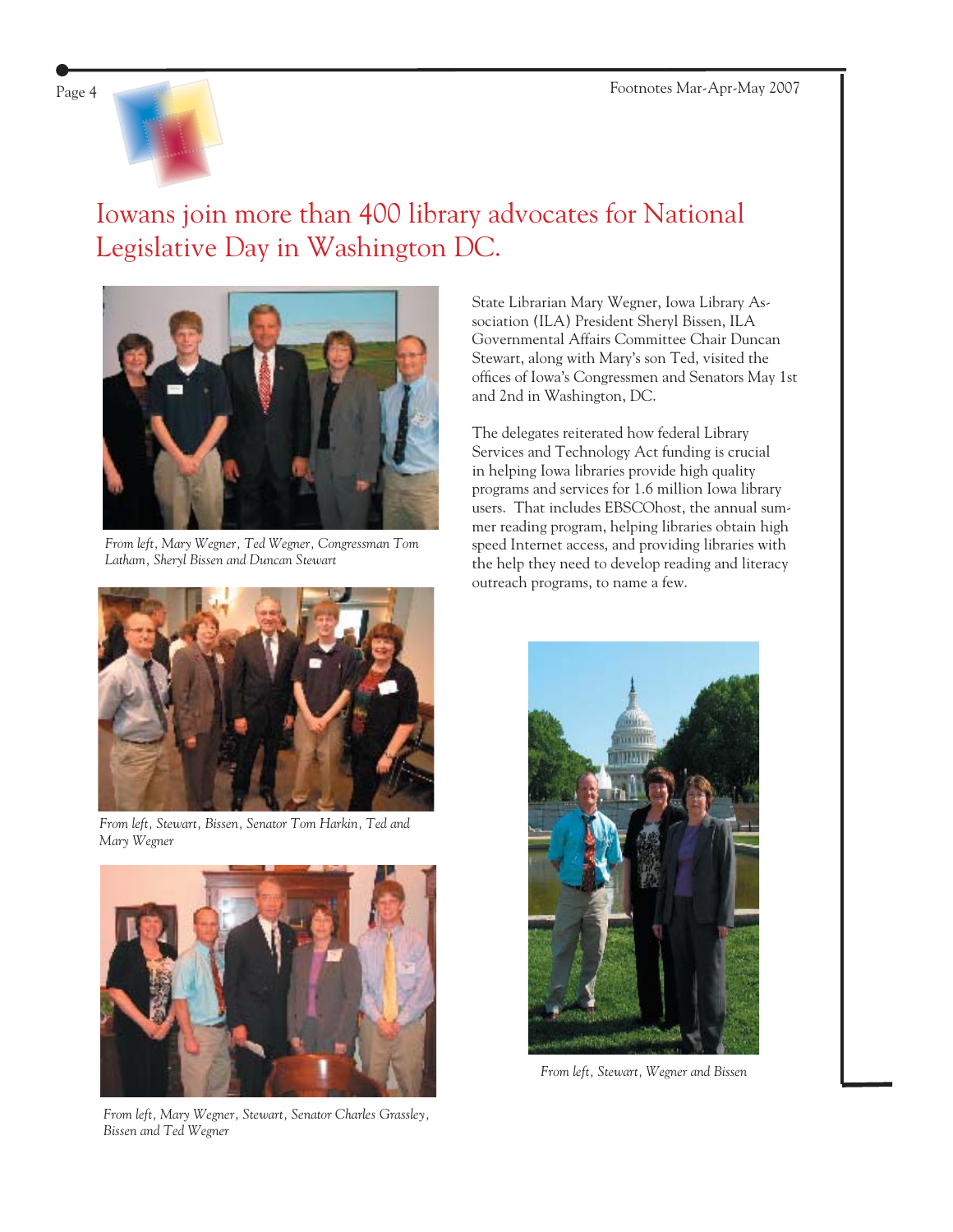Page 5 Footnotes Mar-Apr-May 2007





#### *Be sure to check out the State Library's Web site often for the latest news!*

Barbara Corson, program director for library services, State Library, was recently voted vice-chair of the IOWAccess Advisory Council. The role of the council is to create and provide a service to citizens of the state that will serve as a gateway for one-stop electronic access to governmental information, transactions, and services at state, county, or local levels. In this role, the council accepts and reviews proposals for funding of electronic projects.

 Iowa Code established the council in 1998. Its 19 members are appointed by the governor for multi-year terms. Corson was appointed by Governor Tom Vilsack in 2004.

#### **Iowans Elected to BCR Board of Trustees**

Gregory Cotton, technical services librarian at the Russell D. Cole Library at Cornell College, Mount Vernon, IA, was elected on May 11 to serve as president of the BCR Board of Trustees for the the 2007-08 term. Cotton was recently elected to a two-year term as at-large trustee on the BCR Board, and just completed a three-year term as a BCR representative to the OCLC Members Council.

 State Librarian Mary Wegner was also elected to the BCR Board of Trustees Executive Council. The three remaining members of the Executive Council also have ties to Iowa: Gina Millsap, former director of the Ames Public Library and now executive director of the Topeka and Shawnee County Public Library, Topeka, Kansas; John Pollitz, former director of the O'Keefe Library at St. Ambrose University and now associate university librarian, Oregon State University Libraries, Corvallis; and native Iowan Ann Joslin, State Librarian of Idaho.

 Sheryl Taylor, director of library services at the John and Louise Hulst Library at Dordt College, Orange City, IA, has been elected by OCLC libraries in the BCR region to a three-year term on the OCLC Members Council. As a BCR OCLC Members Council representative, Taylor also has a seat on the BCR Board of Trustees.

 Claudia Thornton Frazer, digital initiative coordinator and librarian at Cowles Library, Drake University, Des Moines, IA, is also a BCR OCLC Members Council representative.

The Bibliographical Center for Research (BCR) is a nonprofit, multistate library cooperative that has served the library community since its founding in 1935, providing cost-effective library and information services. Today BCR serves more than 1,086 voting-member libraries in 42 states, Canada and Guam. Agreements with state library agencies in Alaska, Colorado, Idaho, Iowa, Kansas, Montana, Nevada, Oregon, Utah, Washington and Wyoming allow any library located in those states to use BCR services as a member institution.

The State Library maintains a statewide membership in BCR so that all Iowa libraries can benefit from its services. As State Librarian, Mary Wegner has a permanent seat on the BCR Board of Trustees. For more information, visit the BCR Web site at [www.bcr.org.](http://www.bcr.org)

> *Pictured top to bottom, Greg Cotton, Sheryl Taylor and Claudia Thornton Frazer*

## **Certification Update**

Congratulations to the following public library staff certified for the first time through the State Library's Iowa Certification Program for Public Librarians.

> Richard Bangma, Pella Beth Burrow, Waverly Julie Edwards, Cumberland Nicole Hayter, Des Moines Jeffrey Meyer, Slater

Alvina Reitsman, Sanborn Cary Rueter, Sibley Natalie Struecker, Indianola Scott Zimmer, LeMars







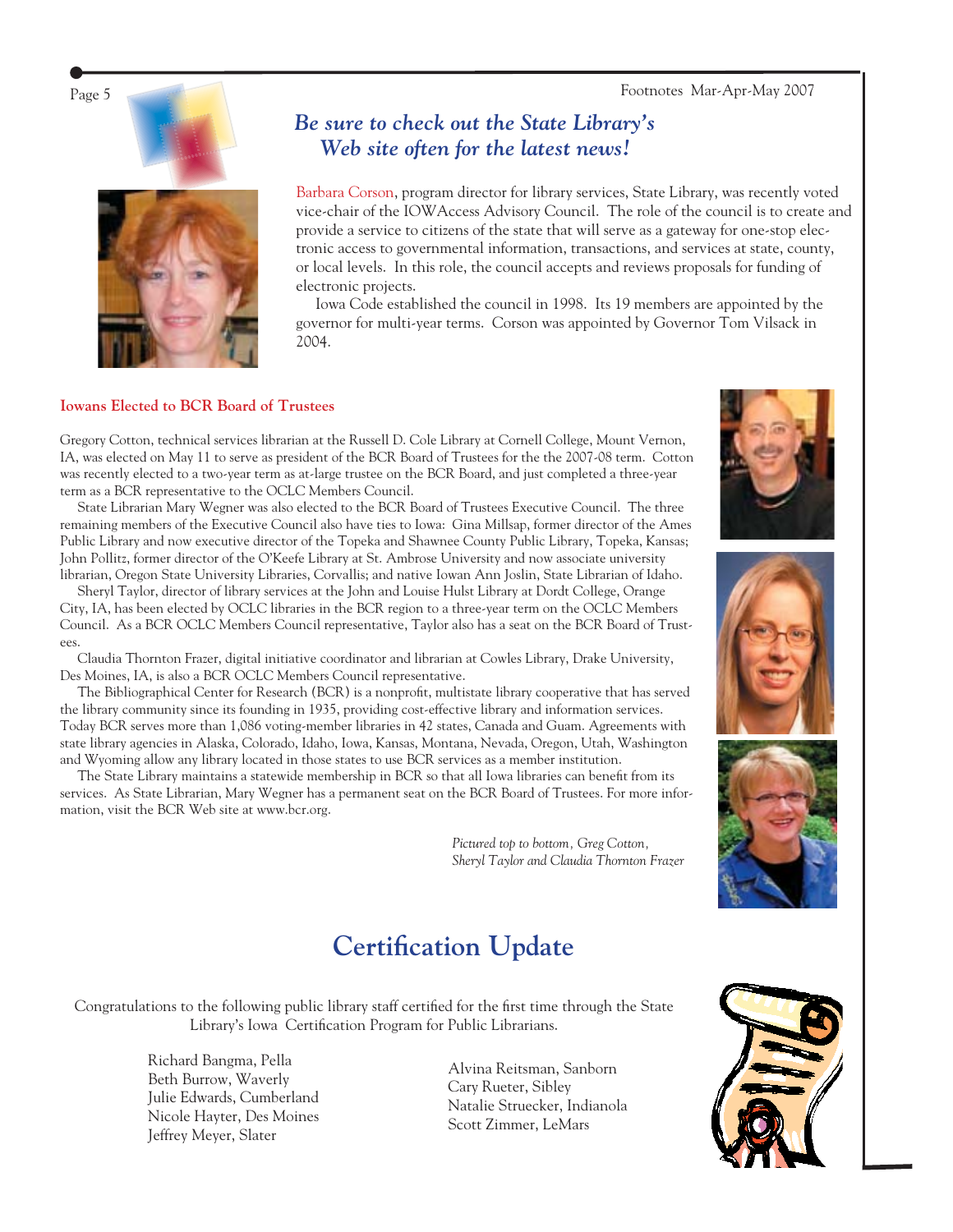

## More news from around the state

Residents of Bondurant voted 82.5 percent in favor of a new community library and public safety facility. The current library is 1,920 square feet compared to the nearly 7,255 square feet the new library will provide. The city is in the process of issuing \$1.35 million in bonds for the new library building, which will incorporate more computers, a community room, expanded kids and teen areas, an outdoor patio and a coffee bar in the lobby. The total cost of the new library is estimated at \$1.6 million.

 "We are so thrilled that the public supported the bond issue," said library director Karen Pederson. "It is very affirming to know that public libraries are so important to our citizens and continue to be places where people value all the services. The excitement and anticipation are building in the community as we get closer to construction."

The Independence Public Library is going to break ground for a new library in a few short months. Said library director Laura Blaker, "the community is pleased and excited about having a new library. We know because private donations from individuals, households, businesses, and the spelling bee fundraiser account for more than half of the pledges and donations in the \$3 million dollar project." Funds coming from the City of Independence, Vision Iowa (Community Attraction and Tourism), the McElroy Trust, the Carver Foundation, and Buchanan County will make up the remaining \$1.4 million dollars.

The new library, at 14,200 square feet, will be approximately six times the size of the current Independence Public Library. It will feature a community room, children's area, young adult area, adult area, study rooms, computer areas, and more. Other amenities will be a fireplace, comfortable seating, handicap accessibility, access to all materials, and a park-like setting. The timeline for the project is groundbreaking in May and construction completed by early summer 2008.



*Diagram - front of new Independence Public Library*

A Decorah Public Library staffer is the recipient of the Public Library Association's "Grow Your Own @ Your Library" institutional scholarship pilot program. Kristin Torresdal will begin pursuing an MLIS degree in September. She has been active in the Decorah library since childhood. According to library director Lorraine Borowski, Torresdal will continue working at the library while earning her degree. The Public Library Association awarded nine public libraries grants of \$8,000 each. One library from each of the nine Public Library Data Service population categories was selected. More information about the program is available at [http://www.pla.org.](http://www.pla.org) *Kristin Torresdal*

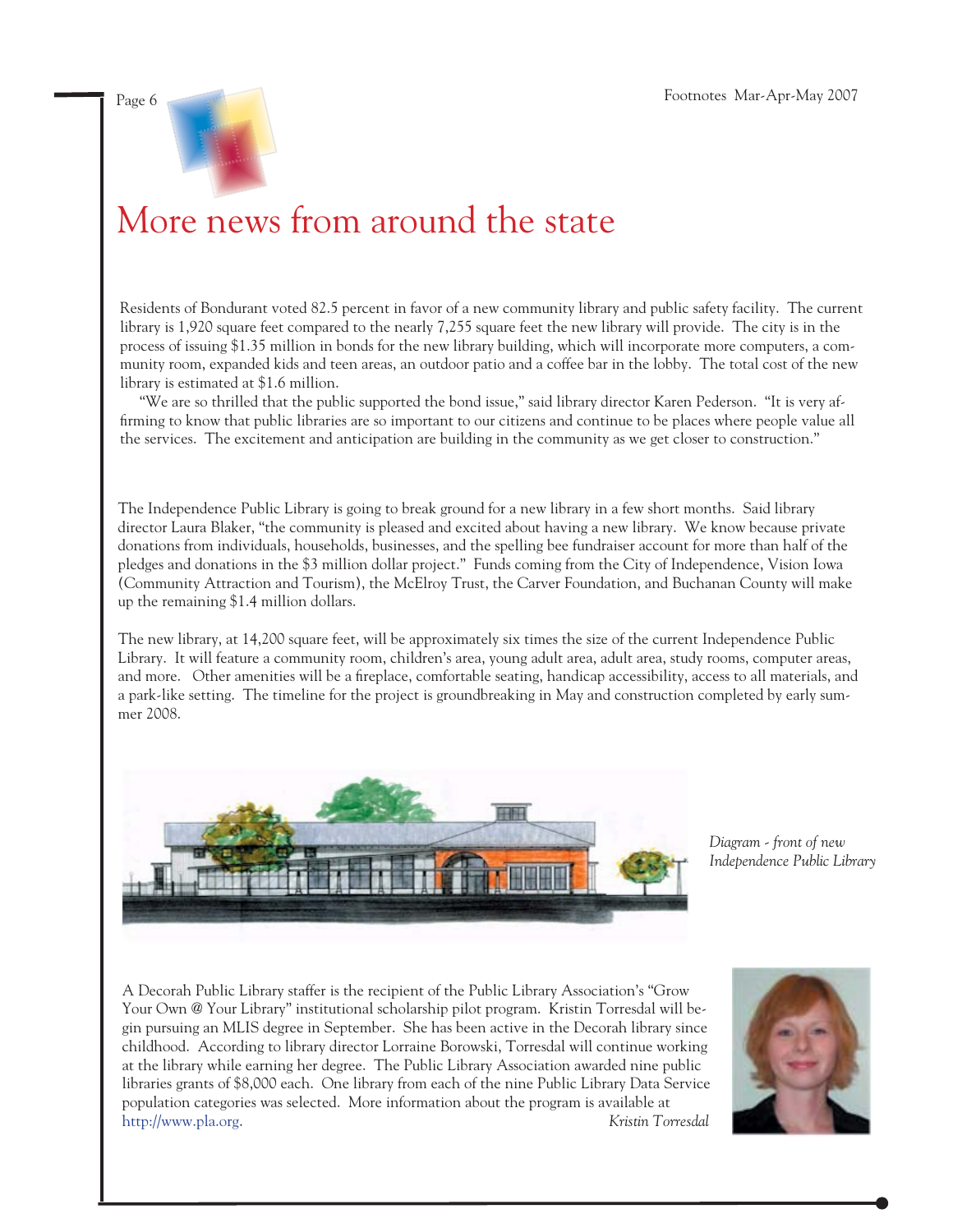

The Waverly Public Library began celebrating its 150th anniversary with an open house on Sunday, April 15th.

 "A steady stream of people strolled past the exhibits, munching sugar cookies and drinking punch," said library director Sarah Meyer-Reyerson. "There were kids with balloon hats, balloon motorcycles and balloon flowers, as well as a recycled book castle complete with windows, a product of Lynn Montague's Art Adventure students."

Retired Waverly-Shell Rock High School Art Teacher Lynn Montague and a group of young artists created a tower of books to commemorate the library's anniversary. Books were collected from area libraries that had weeded their collections. The young artists included Maaike Frerking, Ryan Johnson, Selena Kaisinger, Julie Kirkpatrick, Rachel Lynch, and Ashley Maley. Assisting the artists were Youth Librarian Sue Reiher and Carl Dillon.



 Throughout the history of the Waverly Public Library there have been many turning points. It was a strong core group of people in 1857 who formed the original Waverly Library Association, among them William Harmon, known as the founder of Waverly. The subscription was \$2 per year for the use of the whole collection. In 1867, the Library became a free public library, open to all. In 1904 there was a heated debate about whether Waverly should accept Andrew Carnegie's gift of \$10,000 for a new library building. Some believed that Carnegie's requirement of \$1,000 per year of tax support was too steep and too binding. However, the Carnegie library was opened in Waverly in 1905. A bond issue was passed in 1966 to pay for a wrap-around addition to the library. In 1996, a bond issue was passed for a new library building, and \$1.5 million was raised through private gifts and grants.

 "There have always been people who have stepped forward to say that a library is vital to this community," said Meyer-Reyerson.

 Other events throughout the year will include book discussions with local authors, a regular newspaper column on what people were reading over the decades, a time capsule, trivia contests and "mystery" readers' photos in the newspaper.



*Former Wavery library directors Pat*  Coffie, left, and Jane Huck attended *the Sunday open hourse*

#### *Reminder:*

*The meeting minutes of the Iowa Commission of Libraries can be found at http://www.statelibraryofi owa.org/about/gov*